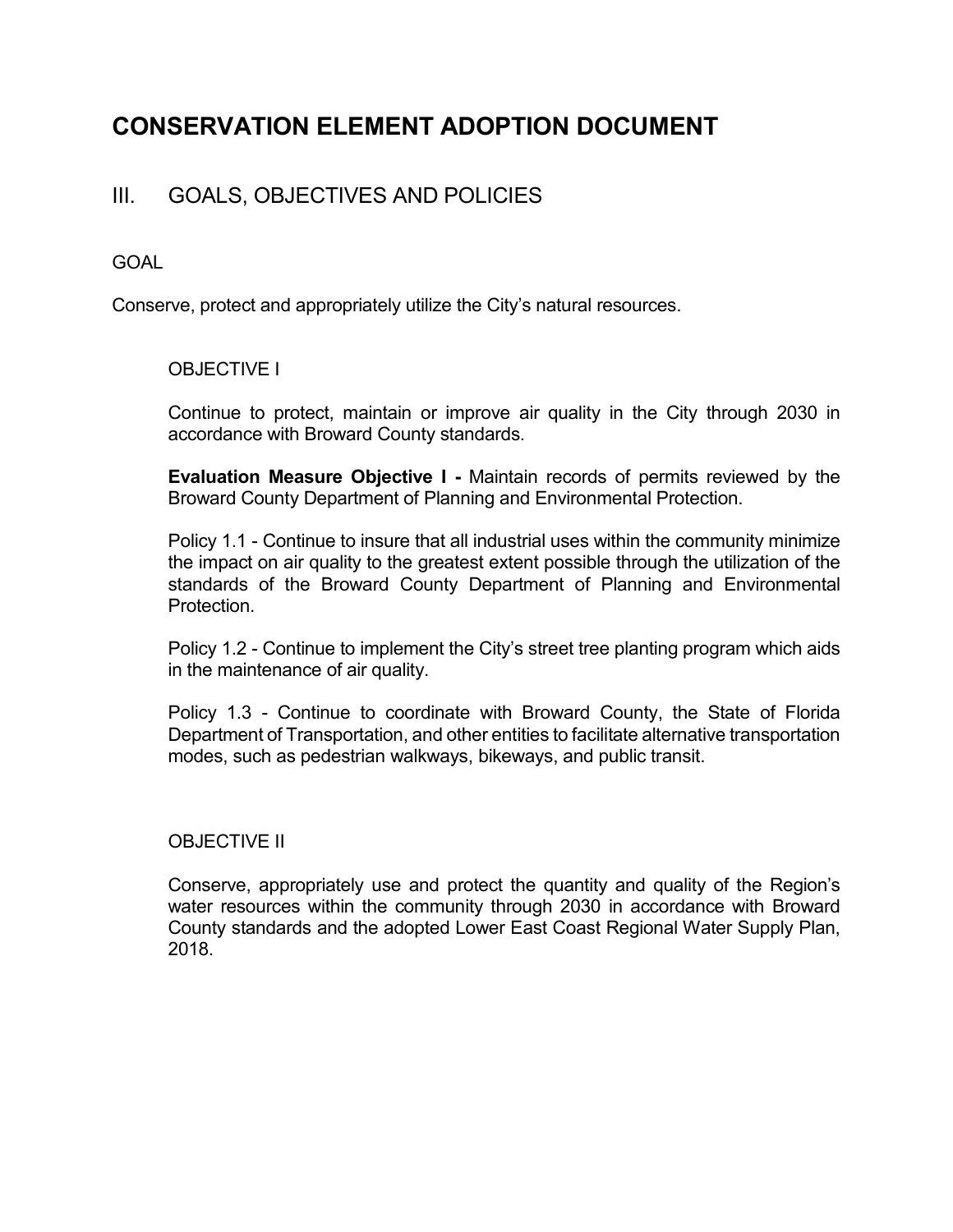Evaluation Measures Objective II - Annual record of development permits issued in compliance with Section 156.30, City Code and the Broward County Wellfield Protection Ordinance, as amended; Annual record of development permits issued that are in compliance with Section 50.35, City Code, which requires irrigation water to be provided through a non-potable water supply; and annual record of updates to the City's Ten Year WSFWP consistent with updates to the Lower East Coast Regional Water Supply Plan

 Policy 2.1 - Continue to coordinate with the Broward County Department of Planning and Environmental Protection and implement Section 156.30, City Code, to comply with the Broward County Wellfield Protection Program.

 Policy 2.2 - Continue to implement the City's potable water program which complies with the SFWMD Chapter 40E-21 in the event a drought affects the amount of available potable water.

 Policy 2.3 - All industrial and commercial car wash water will continue to be recycled where feasible in accordance with the criteria of the Broward County Department of Planning and Environmental Protection.

 Policy 2.4 - All irrigation water for new development shall continue to be provided through a non-potable water supply in accordance with the land development regulations.

 Policy 2.5 - Continue to implement Section 153.12, City Code, land development regulations that require "Florida Friendly" landscaping to promote water conservation.

 Policy 2.6 - The City shall, in coordination with the criteria of the Broward County Department of Planning and Environmental Protection and the South Florida Water Management District, develop, maintain and enforce land development regulations which protect or enhance potable water quality by restriction of activities known to adversely effect the quality of surface water and the Biscayne Aquifer, the City's sole potable drinking water source, and the quality and quantity of identified water sources including existing cones of influences, water recharge areas and waterwells (Previously submitted with Academic Village Amendment – DCA Reference No. 99- 1).

 Policy 2.7 - Coordinate with the Broward County Department of Planning and Environmental Protection in maintaining an inventory of commercial and industrial uses which utilize, produce, or dispose of hazardous chemicals as a means to track potential sources of water contaminants.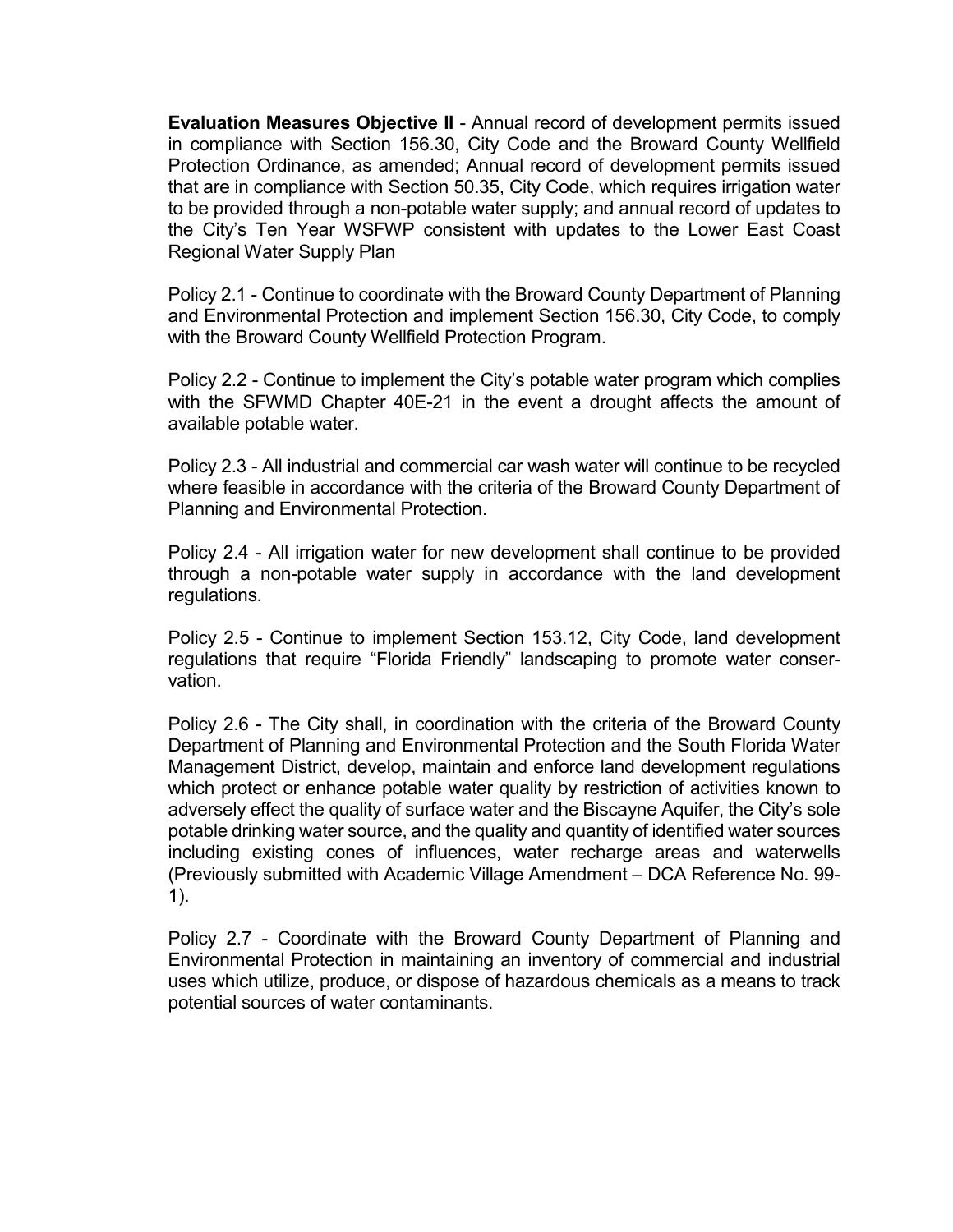Policy 2.8 - Utilize inventory of septic tank locations in the City (see FLU-Appendix) in the preparation of a report to be submitted with the next EAR on the feasibility of converting from septic tanks to sanitary sewer as an alternative means to protect ground water quality.

 Policy 2.9 - The City shall continue to require existing development using septic tanks to hook up to centralized sewer facilities as they become available in order to phase out septic tank systems in an economically feasible and environmentally sound manner.

 Policy 2.10 - New septic tank systems shall only be permitted in accordance with the criteria and requirements of the Florida Department of Health.

 Policy 2.11 - The City shall continue to coordinate with the Broward County Department of Planning and Environmental Protection to encourage the use of reclaimed water as part of the City's wastewater management strategies where economically, environmentally and technically feasible.

 Policy 2.12 - The City will incorporate all Conservation Element objectives and policies which require coordination with other governmental entities in the City's Intergovernmental Coordination Element (ICE) during the amendment cycle following the update.

 Policy 2.13 - In recognition that the City's role regarding the protection of the natural groundwater aquifer recharge system is limited to coordinating with Broward County agencies, data on the status of water quality in the City's wellfields along with effects of saltwater intrusion on groundwater resources will be collected, and existing data and analyses will continue to be updated in the Ten Year Water Supply Plan, typically every 5 years.

 Policy 2.14 - The City will continue to implement Chapter 152, City of Pembroke Pines Code of Ordinances, land development regulations which protect property from flood damage.

Policy 2.15 - The City will contiue to update the 10-Year Water Supply Facilities Work Plan to increase the coordination between land use and future water supply planning within 18 months of the adoption of the regional water supply plan as required by Chapter 163, State Statutes, typically every five years. The 10-Year WSFWP shall assess projected water needs and sources for at least a ten year planning period within the Potable Water sub Element of the Infrastructure Element. Capital Projects planned during the first five years of the WSFWP shall also be shown in the Capital Improvements Element (cross-reference IE Policy 7.1 and CIE Policy 2.7).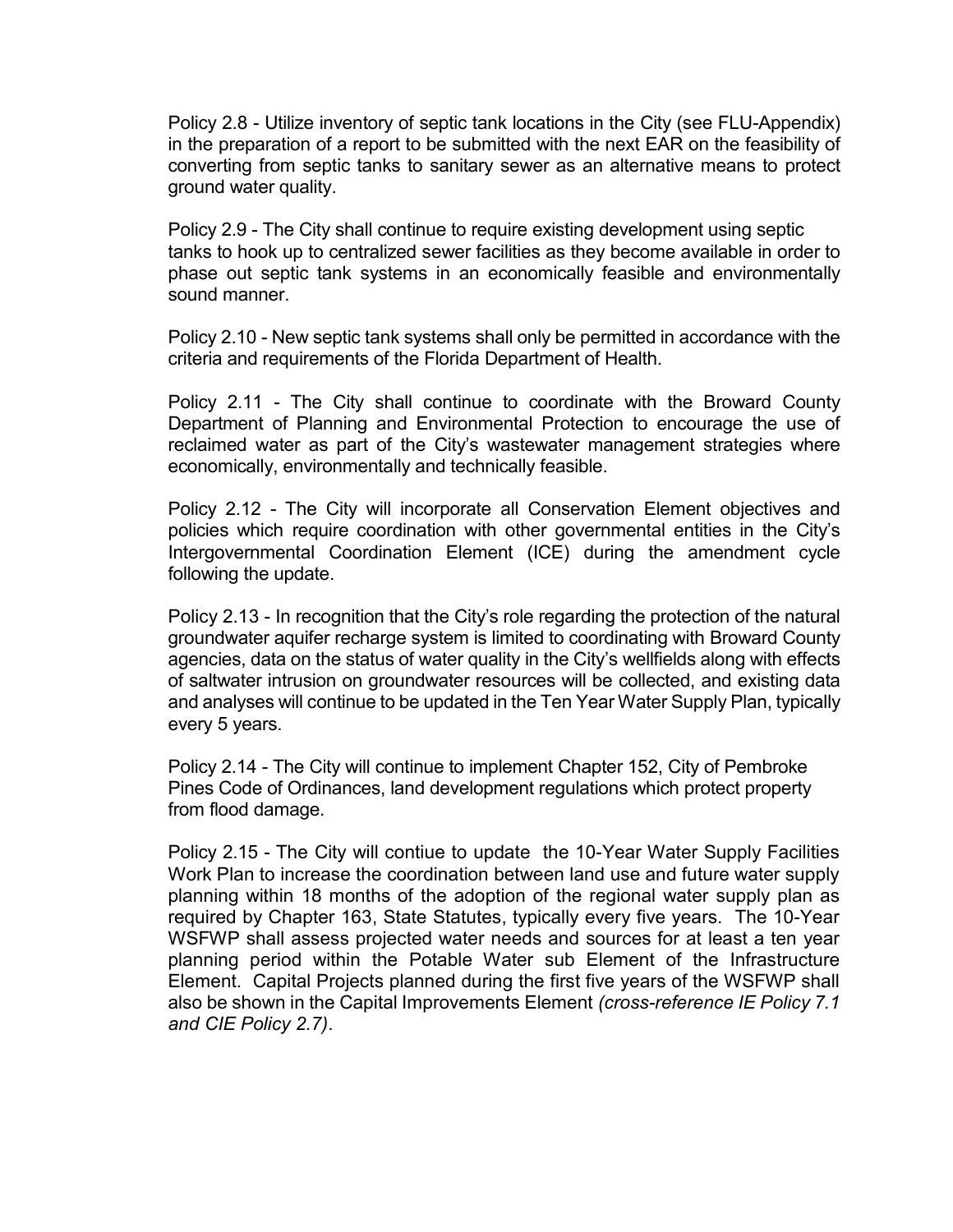Policy 2.16 – In order to protect and preserve the Biscayne Aquifer, the City will investigate utilization of alternate potable water resources to supplement the City's future water supply sources.

Policy 2.17 – The Work plan shall address each major type of water supply project - groundwater use optimization, conservation, reuse, and development of alternative water supply sources and water resources consistent with the Lower East Coast Regional Water Supply Plan (cross-reference IE Policy 10.7).

Policy 2.18 – The WSFWP shall be updated to correspond with the Lower East Coast Regional Water Supply Plan updates. The WSFWP shall be reviewed annually and updated as needed, and shall include a minimum 10-year planning period to ensure that projected potable water demands are considered (crossreference IE Policy 9.3, Updated IE Policy 10.6, ICE Policy 1.9, and FLU Policy 10.6).

Policy 2.19 – Development orders shall not be issued prior to verification of adequate potable water supplies, consistent with adopted level of service standards, and in accordance with the concurrency management section of the Capital Improvements Element (cross- reference Existing CIE Policy 2.5)

#### OBJECTIVE III

 Conserve, appropriately use and protect minerals and soils in the City through the year 2030.

Evaluation Measure Objective III - Annual record of engineering permits issued in compliance with Chapter 151, City Code.

 Policy 3.1 - Continue to implement Chapter 151, City Code, land development regulations for the protection and restoration of soils in all mining and excavation operations in the City.

 Policy 3.2 - Continue to implement Section 93.20, City Code, land development regulations which manage hazardous waste in order to protect natural resources.

#### OBJECTIVE IV

Conserve, protect, maintain or improve native vegetative communities, wildlife habitats, wetlands, Bald Eagle nesting sites, and marine habitats through 2030 in accordance with Broward County and City of Pembroke Pines standards.

Evaluation Measure Objective IV - Annual record of wetland mitigation and wildlife and vegetative community protection activities.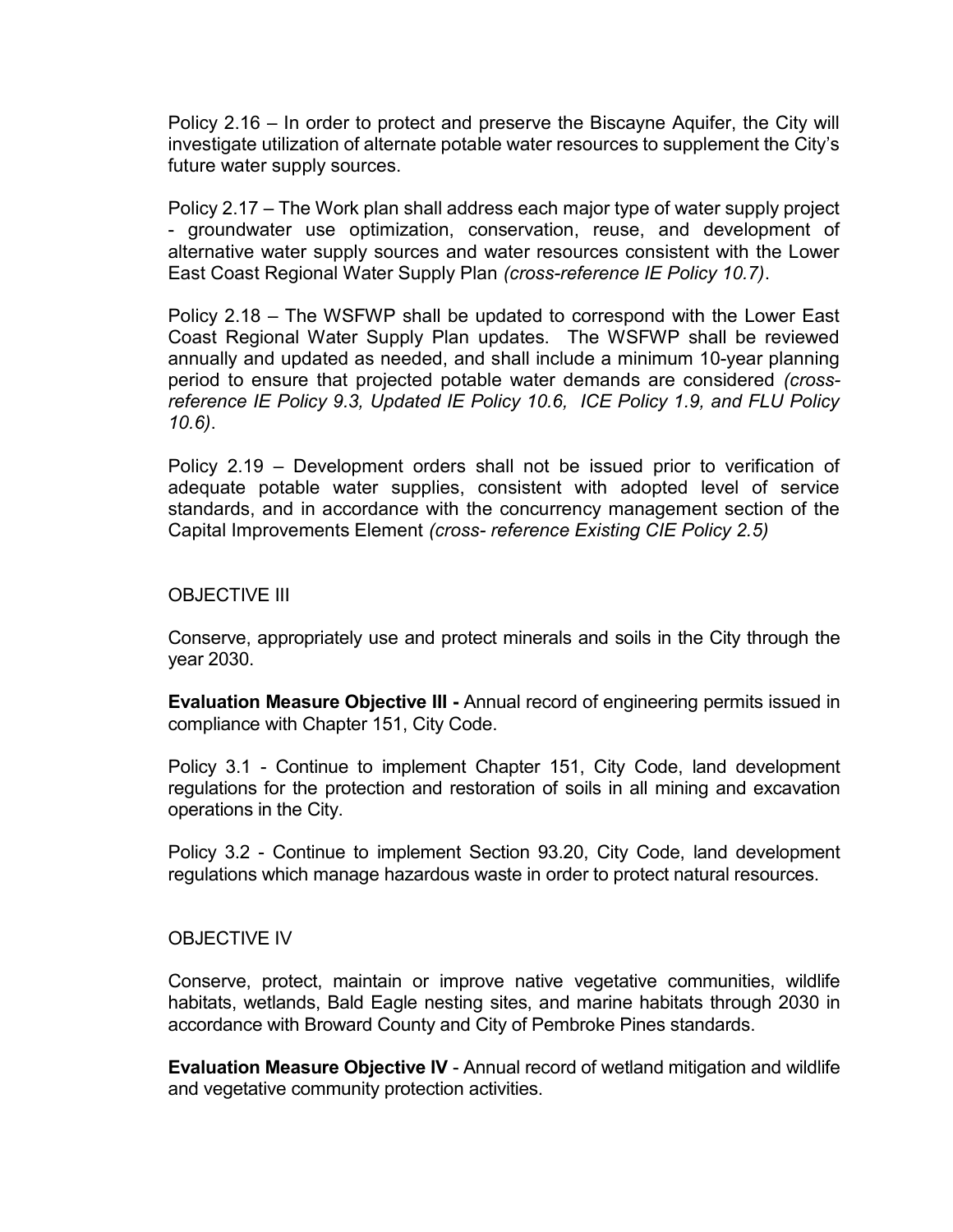Policy 4.1 - Continue to implement Chapter 98, City Code, land development regulations which protect identified unique vegetative communities for protection consistent with the Broward County Tree Protection Ordinance, as amended.

 Policy 4.2 - Continue to protect Taft/Palm Bird Rookery through monitoring and landscape maintenance and enhancement.

 Policy 4.3 - Continue to coordinate with the Broward County Department of Planning and Environmental Protection, South Florida Water Management District, and other entities in the implementation of land development regulations that protect the Chapel Trail Conservation District, Florida's first wetlands bank on 450 acres.

 Policy 4.4 - Continue to coordinate with the Broward County Department of Planning and Environmental Protection, South Florida Water Management District, and other entities in the implementation of land development regulations which require conservation easements for all future mitigation areas during the platting, site plan and permitting processes.

 Policy 4.5 - Continue to implement the master plan for the future use and access of the Chapel Trail Conservation District.

 Policy 4.6 - Continue to implement Section 91.02, City Code, land development regulations which restrict activities known to adversely effect the survival of endangered and threatened wildlife.

 Policy 4.7 - Continue to coordinate with the Broward County Department of Planning and Environmental Protection, South Florida Water Management District, and other entities in the implementation of criteria and land development regulations which protect and conserve natural functions of existing soils, wildlife habitats, rivers, lakes, floodplains and wetlands.

 Policy 4.8 - Continue to coordinate with the Broward County Department of Planning and Environmental Protection, South Florida Water Management District, and other entities in the implementation of land development regulations which insure protection of existing natural reservations identified in the Recreation and Open Space Element and as identified by the City's map series which will be updated on an as needed basis consistent with the Broward County map series.

 Policy 4.9 - Continue to cooperate with adjacent local governments to conserve, appropriately use and protect unique vegetative communities which are multijurisdictional in nature.

 Policy 4.l0 - Continue to utilize the Broward County Urban Wilderness Park System as a means of designating environmentally sensitive lands for protection based upon the criteria of the goals and objectives of the Conservation Element.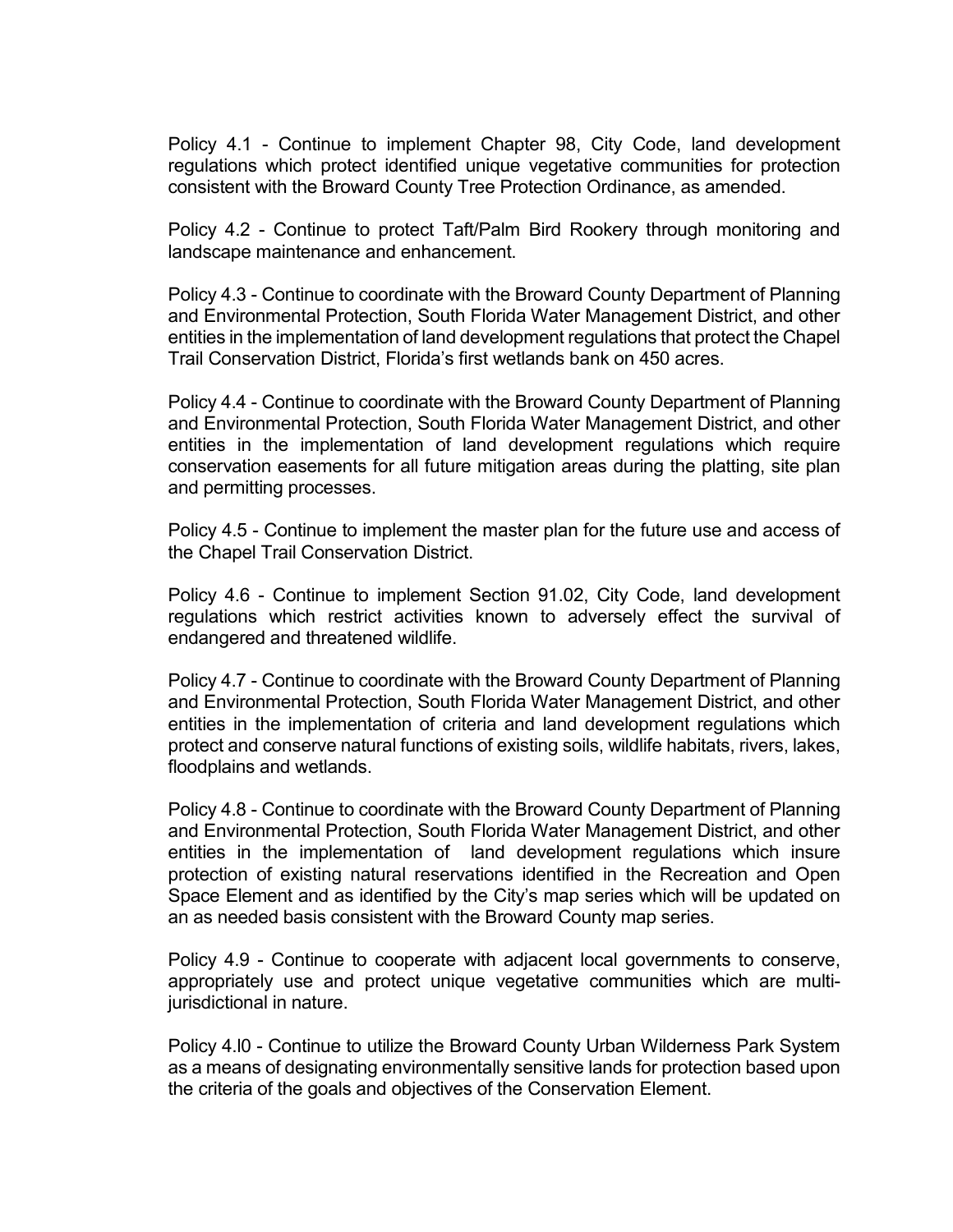Policy 4.11 - Wetland vegetative communities included on parcels designated "natural reservations" shall be restored, conserved and protected or used for water management purposes in accordance with the criteria of the Broward County Department of Planning and Environmental Protection, the South Florida Water Management District, the US Army Corps of Engineers, and other entities through the year 2030 (Previously submitted with Academic Village Amendment – DCA Reference No. 99-1).

 Policy 4.12 - In conjunction with urban development on parcels of land, exotic plants such as melaleuca and Brazilian pepper shall continue to be removed and measures shall continue to be enforced to prevent reestablishment (Previously submitted with Academic Village Amendment – DCA Reference No. 99-1).

 Policy 4.13 - Continue to reduce the spread of exotic plants such as melaleuca, brazilian pepper and noxious aquatic vegetation and restore or enhance degraded natural areas in accordance with the criteria of the Broward County Department of Planning and Environmental Protection, the South Florida Water Management District, the US Army Corps of Engineers, and other entities through the year 2030 (Previously submitted with Academic Village Amendment – DCA Reference No. 99- 1).

 Policy 4.14 - The City shall protect listed animal species and/or native habitat of listed species in accordance with the Florida Fish and Wildlife Conservation Commission, as amended, by updating Chapters 91 and 156, the City's land development regulations no later than 2008, to include a reference to the list (Previously submitted with Academic Village Amendment – DCA Reference No. 99-1).

 Policy 4.15 - Historically significant wetland areas identified in the City's map series contained in the Recreation and Open Space Element as "Natural Reservations" shall continue to be restored and protected from urban redevelopment in accordance with the with the criteria of the Broward County Department of Planning and Environmental Protection, the South Florida Water Management District, the US Army Corps of Engineers, and other entities through the year 2030 (Previously submitted with Academic Village Amendment – DCA Reference No. 99-1).

 Policy 4.16 - The City shall continue to coordinate development with existing resource protection plans such as aquatic preserve habitat management plans and South Florida Water Management District's SWIM Plan, Lower East Coast Regional Water Supply Plan, and the East Coast Buffer/Water Preserve Area Plan (Previously submitted with Academic Village Amendment – DCA Reference No. 99-1).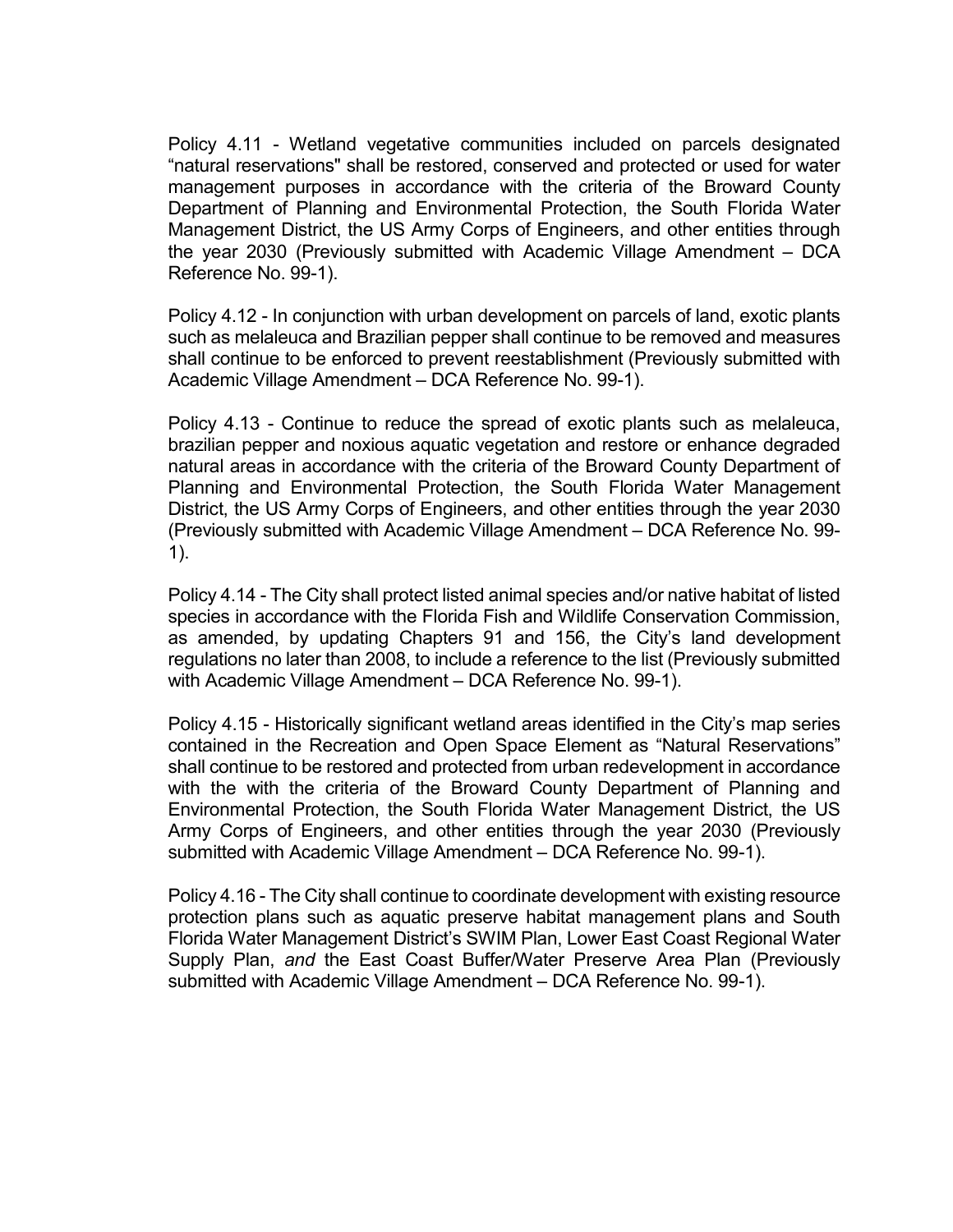Policy 4.17 - New archeological sites obtained from the Florida Master Site File Inventory were added to the City's natural resources map series (Map No. CE-2, CE – Appendix – Maps – Page 1) and will be updated on an as needed basis. The City hereby designates the Buzzards Roost Archeological site a historic resource which has a Florida Master Site File Number 8BD92, consistent with the Broward County designation pursuant to Resolution No. 2017-558, adopted December 5, 2017.

 Policy 4.18 - The City shall continue to distribute land uses in a manner that avoids or minimizes, to the greatest degree practicable, the effect and impact on wetlands in coordination with Broward County. Those land uses identified in Table CE – III as being incompatible with the protection and conservation of wetlands and wetland functions shall be directed away from wetlands, or when compatible land uses are allowed to occur, shall be mitigated or enhanced, or both, to compensate for loss of wetland functions in accordance with Broward County Code of Ordinances, Chapter 27, Article XI, Aquatic and Wetland Resource Protection.

 Policy 4.19 - The City shall continue to encourage the removal of invasive exotic species and the maximization of native plants as a condition of development approvals.

 Policy 4.20 - The City shall encourage the use of pervious areas within public rights-of-way as opportunities to re-establish native vegetation, particularly in residential swales.

 Policy 4.21 – The City shall continue to participate in programs to restore and protect the ecological values and functions of the Everglades Ecosystem in order to increase habitat area, regional water storage, and water quality restoration.

Policy 4.22 – The City shall apply "Florida Friendly" landscaping and other water conservation methods when considering planting materials within road medians and swales.

Policy 4.23 - The City shall apply conservation strategies as identified by the Water Conservation Plan submitted with the City's consumptive use permit including but not limited to "Florida Friendly" landscaping, leak detection program, water conserving rate structure, permanent irrigation ordinance and installation of rain sensor devices, and amend the Land Development Regulations accordingly during the next amendment cycle.

Policy 4.24 - The City shall protect and preserve Bald Eagle nesting sites and promote educational programs for the residents by establishing a Pembroke Pines Bald Eagle Sanctuary Protection ordinance to be adopted no later than September 2011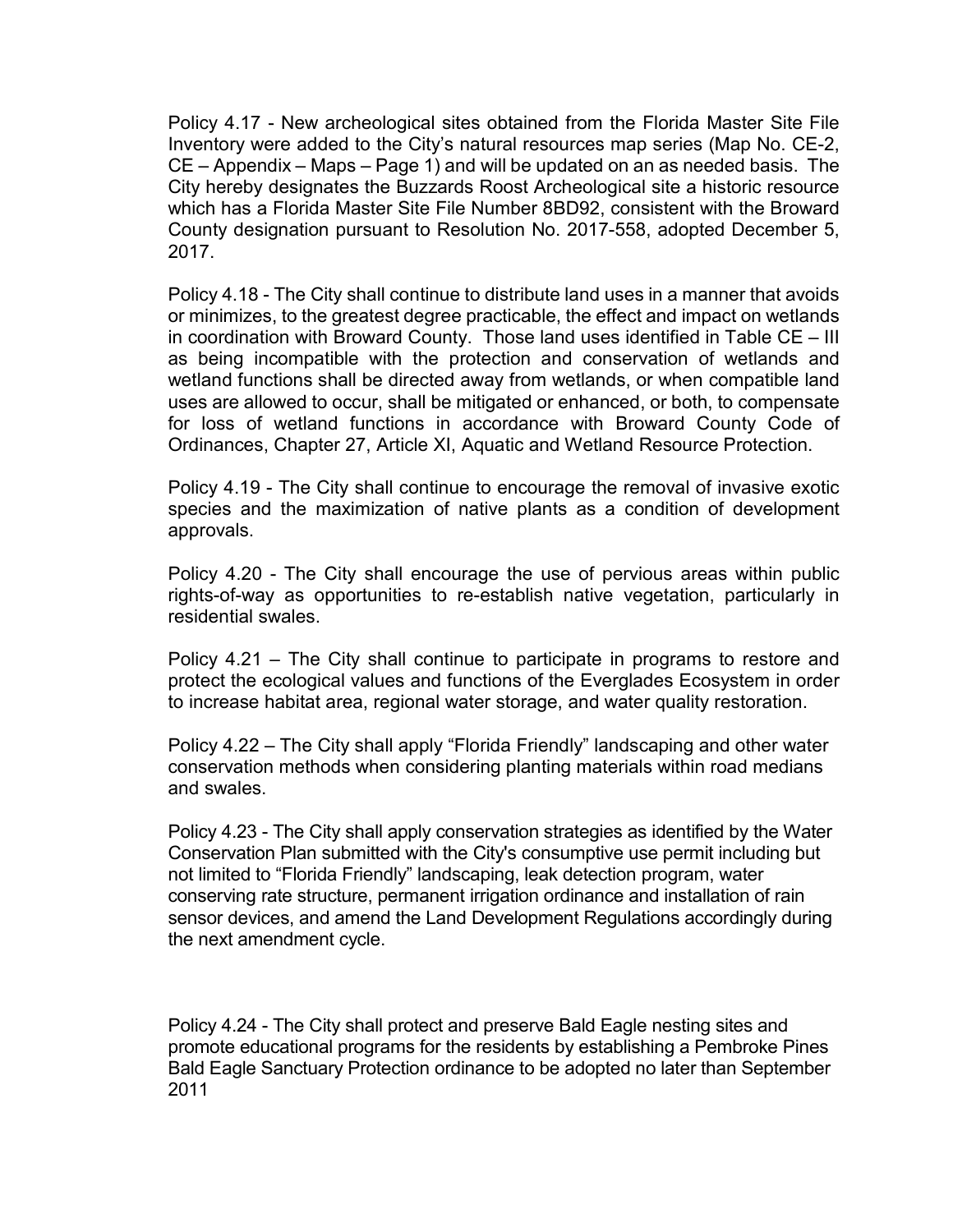Policy 4.25 - Identify, prioritize, and recommend alternative actions to control public access and coordinate with federal, state, regional, county and local agencies to explore safe parking options and viewing areas during nesting season.

Policy 4.26 - Continue to coordinate with the Eagle Sanctuary Steering Committee in the development of plans and in the identification of funding sources for sanctuary activities including the installation of a web cam, public education programs, signage, and research.